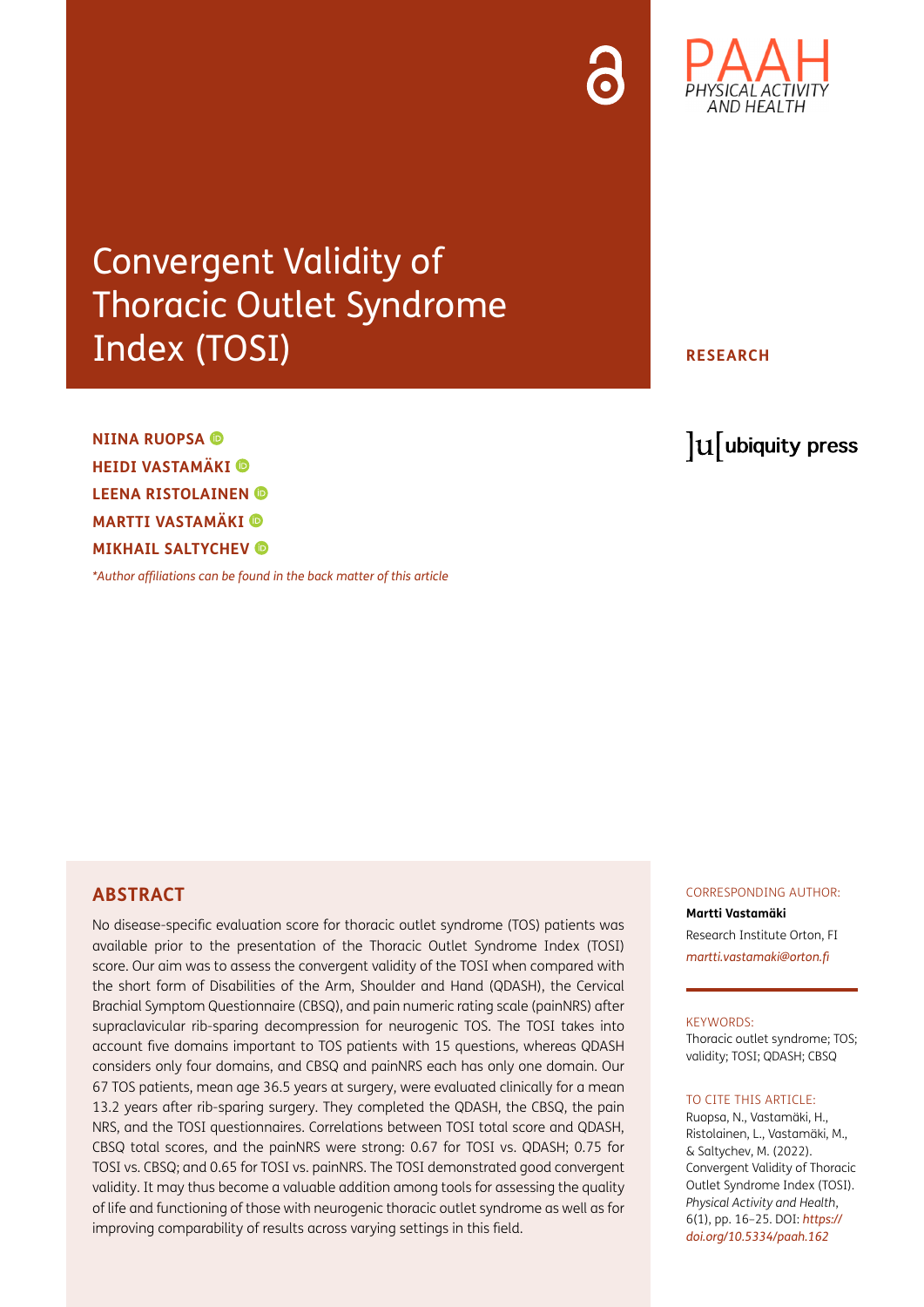#### **INTRODUCTION**

Thoracic outlet syndrome (TOS) is a disorder with a diverse pathology including symptoms related to the neck, shoulder, upper chest, head, and upper limb, impairing the patient's quality of life and ability to work. Patients may present with pain, weakness, numbness, and paraesthesia. Especially raising the arms provokes symptoms. Many general and region-specific outcome measures exist to evaluate the three main consequences of neurogenic thoracic outlet syndrome (NTOS), pain, limitations in activities of daily living, and reduced work capacity. The scales most commonly used focus separately on either pain or functional limitations. Such scales include the short form of the Disabilities of the Arm, Shoulder and Hand (QDASH) ([Caputo](#page-8-0)  [et al. 2013](#page-8-0); [Glynn et al. 2012;](#page-8-0) Ransom et al. 2020), the Cervical Brachial Symptom Questionnaire (CBSQ) ([Caputo et al. 2013](#page-8-0); [Glynn et al. 2012; Ransom et al. 2022; Rochlin et al. 2013\)](#page-8-0), and the pain numeric rating scale (NRS) ([Jensen & Karoly 1991](#page-8-0)). These scales can evaluate the outcome of both conservative and surgical treatment of TOS. The QDASH and the CBSQ have proven to be valid tools to quantify the limitations of functioning of the upper extremity and the overall quality of life of respondents ([Beaton, Wright & Katz 2005](#page-8-0)). Problematic, however, is that there has never been any disease-specific evaluation score for TOS, and researchers have had to use multiple scores simultaneously to provide comprehensive information regarding severity of pain, limitations in functioning, and quality of life [\(Balderman et al. 2017](#page-8-0); [Bosma et al. 2010](#page-8-0); [Chang et al. 2009](#page-8-0); [Cordobes-Gual et al. 2008](#page-8-0); [Ransom et al. 2022;](#page-8-0) [Rochlin et al. 2013](#page-8-0); [Weiss &](#page-8-0)  [Chang 2013](#page-8-0)). This makes comparison of results difficult.

To avoid needing to use several TOS-nonspecific scales simultaneously, the present research group developed the 15-item Thoracic Outlet Syndrome Index (TOSI) [\(Vastamäki et al. 2020](#page-8-0)). This index provides both face- and content validity as well as being an internally consistent tool to evaluate TOS patients' quality of life (QoL). Because the TOSI is a new scale, its correlation with other relevant scales (convergent validity) has never been subjected to study. The TOSI may allow comprehensive evaluation of the entire multidimensional spectrum of the TOS impact on patients' health: pain, limitation in function(ing), and quality of life. If found valid, the TOSI may help clinicians assess the functioning of TOS patients by means of a single score. Such assessments may lead to improved comparability of results across varying settings.

Our purpose was to assess the convergent validity of TOSI when compared with the QDASH, the CBSQ, and painNRS after supraclavicular rib-sparing decompression due to neurogenic TOS.

#### **METHODS**

Cross-sectional data on 67 consecutive patients undergoing surgery for NTOS between 1997 and 2011 came from patient records [\(Ruopsa et al. 2021\)](#page-8-0). All the operations were performed by a single surgeon (M.V.) at a tertiary orthopaedic clinic. All the patients underwent a supraclavicular decompression scalenotomy without resection of the first rib, as described by Sanders [\(1996\)](#page-8-0). A questionnaire containing the QDASH, the CBSQ, the pain NRS, and the TOSI went to the patients in 2019, a mean 13.2 (SD 4.6) years after surgery (**[Figure 1](#page-2-0)**). The clinical routine follow-up appointments were with the same surgeon who performed the operations. The final follow up appointment was with the first author in 2021 (N.R.).

The TOSI, exploring the quality of life of patients with TOS, comprises 15 items organized in five subgroups: physical symptoms (items 1 to 7), sports/recreation (8, 9), work (10 to 13), lifestyle (14), and emotions (15) [\(Vastamäki et al. 2020\)](#page-8-0). These items are scored on a Likert-like scale from zero to 10, where zero represents "no limitation" and 10 "worst possible limitation". The total score is the sum of the items' scores with a minimum of zero and maximum of 150 points. The QDASH is an 11-item questionnaire. Its items are measured on a Likert-like scale from zero to five, where zero represents "no limitation" and five "worst possible limitation". The total score ranges from zero point ("no symptoms, no difficulty") to 100 points ("unable to perform tasks due to severe difficulty") (Bosma et al. 2005). The 14-item CBSQ was originally developed to measure limitations of functioning among patients with cervicobrachial symptoms, neurogenic TOS, and related disorders ([Jordan, Ahn & Gelabert 2007\)](#page-8-0). CBSQ items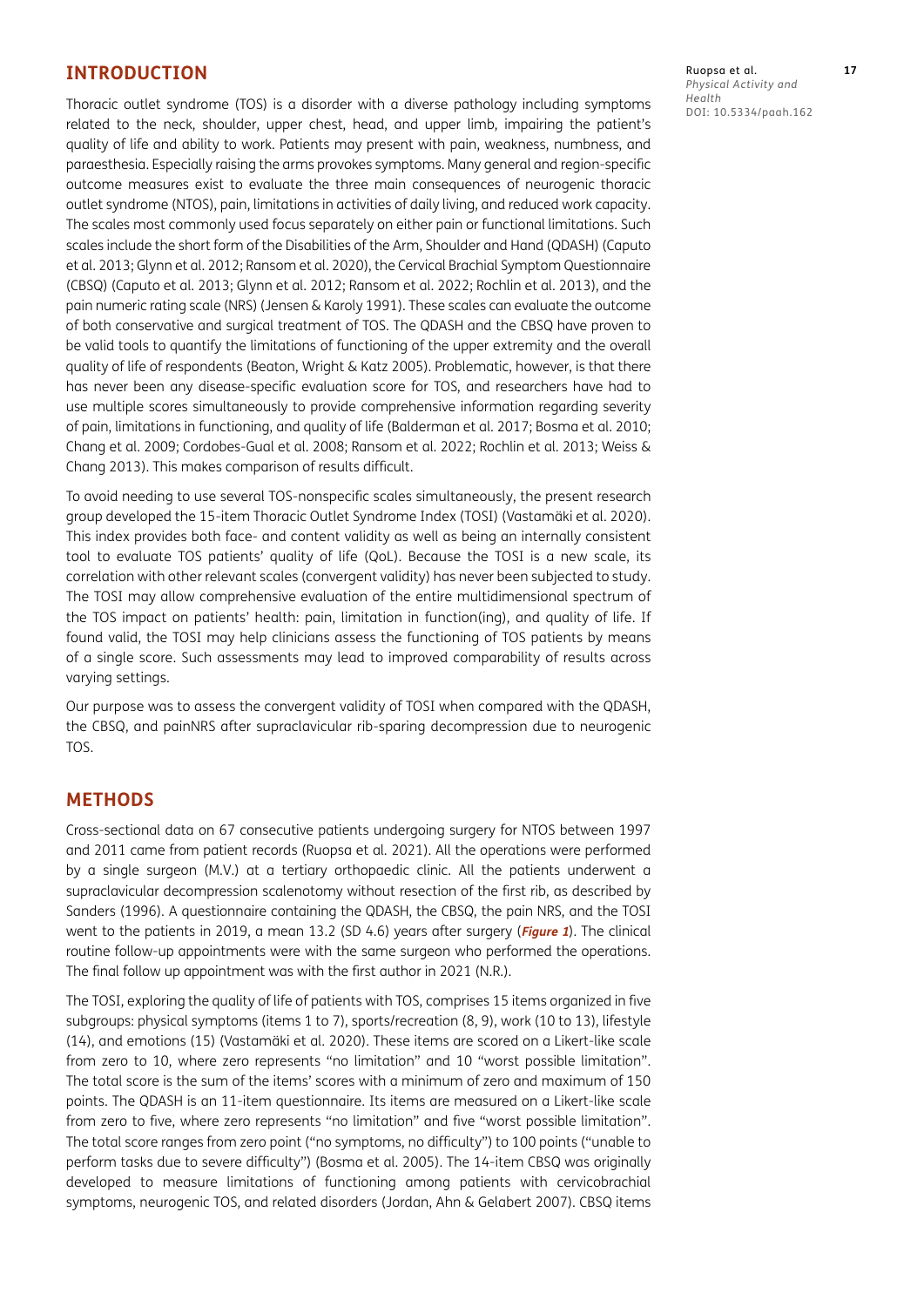

Ruopsa et al. **18** *Physical Activity and Health* DOI: 10.5334/paah.162

<span id="page-2-0"></span>**Figure 1** Frequency plot of time between surgery and response to the survey.

are measured on a Likert-like scale from zero to 10, where zero represents "no symptoms" and 10 "constant severe symptoms". The total score is the sum of items' scores with a minimum of zero and maximum of 140 points. PainNRS is an 11-point Likert-like scale from zero ("no pain") to 10 ("the worst possible pain") (**[Table](#page-3-0) <sup>1</sup>**).

The TOSI, QDASH, and CBSQ show many similarities, but are far from identical. TOSI and CBSQ include three and five questions about pain, but QDASH only one. The CBSQ has five questions about tingling and numbness, TOSI only two, and QDASH only one. Actually, CBSQ only measures pain and physical symptoms, completely ignoring coping at work or daily life activities, and omitting life style and emotions. QDASH, on the other hand, focuses on many activities in daily life that are not significantly affected by TOS.

Age was recorded at the time of surgery and at the time of response. Body mass index (BMI) was calculated as weight/height<sup>2</sup> (kg/m<sup>2</sup>). We calculated also BMI, because some authors have evaluated the influence of body weight on technical and functional outcomes of surgical treatment for NTOS [\(Maqbool et al. 2019; Mattox et al. 2016;](#page-8-0) [Ohman et al. 2018](#page-8-0)). We also were interested in this topic ([Ruopsa et al. 2021\)](#page-8-0). Symptom duration we calculated as years from symptom onset until surgery (**[Table 2](#page-4-0)**).

We compared the total scores of TOSI, QDASH, CBSQ, and painNRS by using the Spearman correlation coefficient with the Bonferroni correction for multiple correlations. A correlation of ≥0.70 was considered very strong, 0.40 to 0.69 strong, 0.30 to 0.39 moderate, 0.20 to 0.29 weak, and 0.01 to 0.19 as none or a negligible correlation [\(Lawshe 1975\)](#page-8-0). The estimates were accompanied by 95% confidence intervals (95% CIs). All the analyses were with Stata/IC Statistical Software: Release 16, College Station (StataCorp LP, TX, USA).

#### **RESULTS**

#### **PARTICIPANT CHARACTERISTICS**

For neurogenic TOS, 67 patients, mean age 36.5 (SD 10.2) at surgery, 55 (82%) of them women, underwent surgery (**[Table 2](#page-4-0)**). The mean follow-up was 13.2 (SD 4.6) years. The right side underwent surgery in 40 (60%) patients, the left side in 23 (34%), and both sides in 4 (6%). No re-operations were necessary. For questionnaire results, see **[Table 3](#page-4-1)**.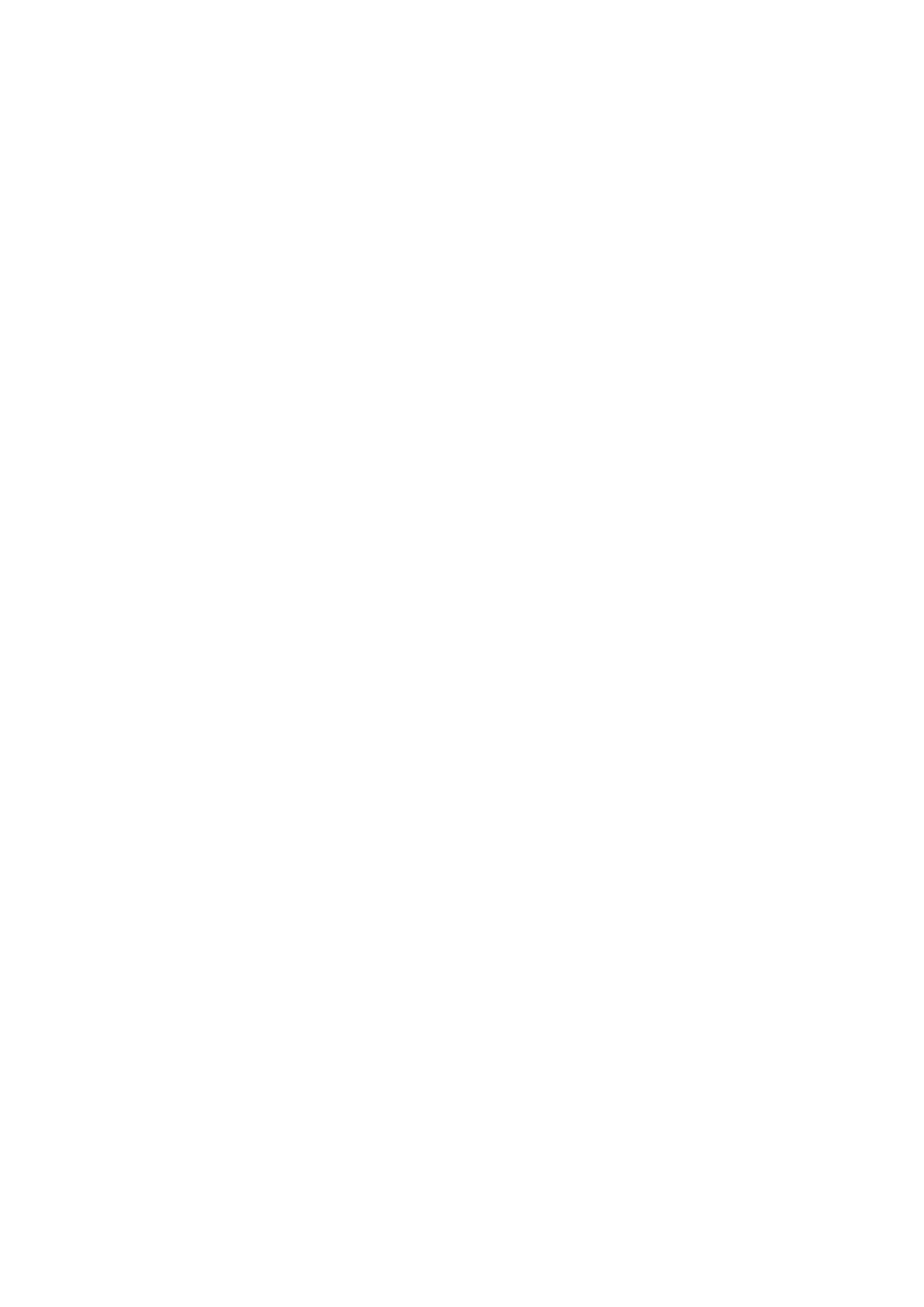new scoring tool measures the same domains as do the older ones. Additionally, our intention was to show what novelty the new measure provides–that is, where the correlations were weak because of the lack of similar questions in earlier measures. As TOSI is a new instrument, there as yet exist no other studies concerning any correlation between it and other instruments to measure quality of life.

CBSQ and DASH have each served as a tool for evaluating quality of life for TOS patients ([Cordobes-Gual et al. 2008;](#page-8-0) [Rochlin et al. 2013\)](#page-8-0). TOSI question 15 (Being worried about difficulty in working) correlated quite poorly with CBSQ or QDASH. In NTOS patients, work ability is often threatened, and this may, based on our 45 years` experience, cause mental stress which further complicates symptoms. Mental stress is very rarely mentioned in the TOS literature, however. We found only one mention concerning NTOS: "Patients with NTOS reported significantly lower aggregate mental health QoL than patients with vascular-only TOS" [\(Al Rstum et al. 2020\)](#page-7-1). Similarly, TOSI question 12, on difficulty in working overall, correlates quite poorly with CBSQ and QDASH; CBSQ does not measure work capacity at all, and QDASH measures it by one question. TOSI adds to the old scales four questions on ability to work, questions 10, 12, 13, and 15.

TOSI question 6, tingling or numbness after rest, question 2, pain in axilla, thorax, neck, or cheek, and question 4, tingling or numbness, correlated poorly with QDASH, and so did TOSI question 6 with QDASH. All those symptoms are common in TOS. For evaluation of functioning and QoL, they are important. Apparently, TOSI was able to identify those symptoms better than did the other measures. The absence of these questions from the evaluation form most obviously causes the possibility of error. On the other hand, TOSI correlated strongly with painNRS. reflecting the fact that in TOS the main symptom is pain.

In both the CBSQ and TOSI, most items are meant to capture physical issues, and in the QDASH and TOSI to measure limitations of functioning. Higher correlations can thus be expected between these tests. Based on the correlation matrix in **[Table 5](#page-5-0)**, it seems that while the CBSQ could be replaced by the TOSI, the QDASH could still provide additional information on the functioning of those with TOS. In other words, the TOSI and the QDASH should probably be used concurrently. TOSI and pain NRS both typify issues with pain, so correlations between them are unsurprising.

We acknowledge some limitations. The generalizability of these results may be compromised by the retrospective design of our study, its small sample size, and its relatively small spectrum of variables available for analysis. A number of confounding factors may affect the strength of the correlations observed, one being the time interval between surgery and the questionnaire, and other problems occurring in patients' upper limbs. Recall bias may be likely, when patients had to complete questionnaires concerning their preoperative situation at follow-up. That over 80% of the patients were women, with most of them relatively young, may also distort any correlations with populations that have different gender- or age distributions. However, it must be remembered that TOS is a disease of young people everywhere, mostly of women, and is very rare in those over age 45.

In addition, this study sample was drawn from a specific population of patients after scalenotomy without rib resection. In theory, the TOSI may behave differently in other patient groups. In addition, the TOSI score has been validated only in Finnish. It is possible that the validation results in English, for example, may be different. And some TOSI questions may be too close to each other thus perhaps overemphasizing the issue in question such as question 5, Pain with arm overhead, and question 10, Difficulty in working arm overhead, as well as question 10, and question 12 "Difficulty in working overall". However, the difficulty of these activities is typical and very common in the TOS, so that over-representation of those items is unlikely.

Our Thoracic Outlet Syndrome Index TOSI appeared to correlate with other forms, so in the future it may not have been necessary to use many different forms to explore the QoL of TOS patients, because one would suffice. However, this single study is insufficient to show the usability of the form, meaning that further research is necessary**.**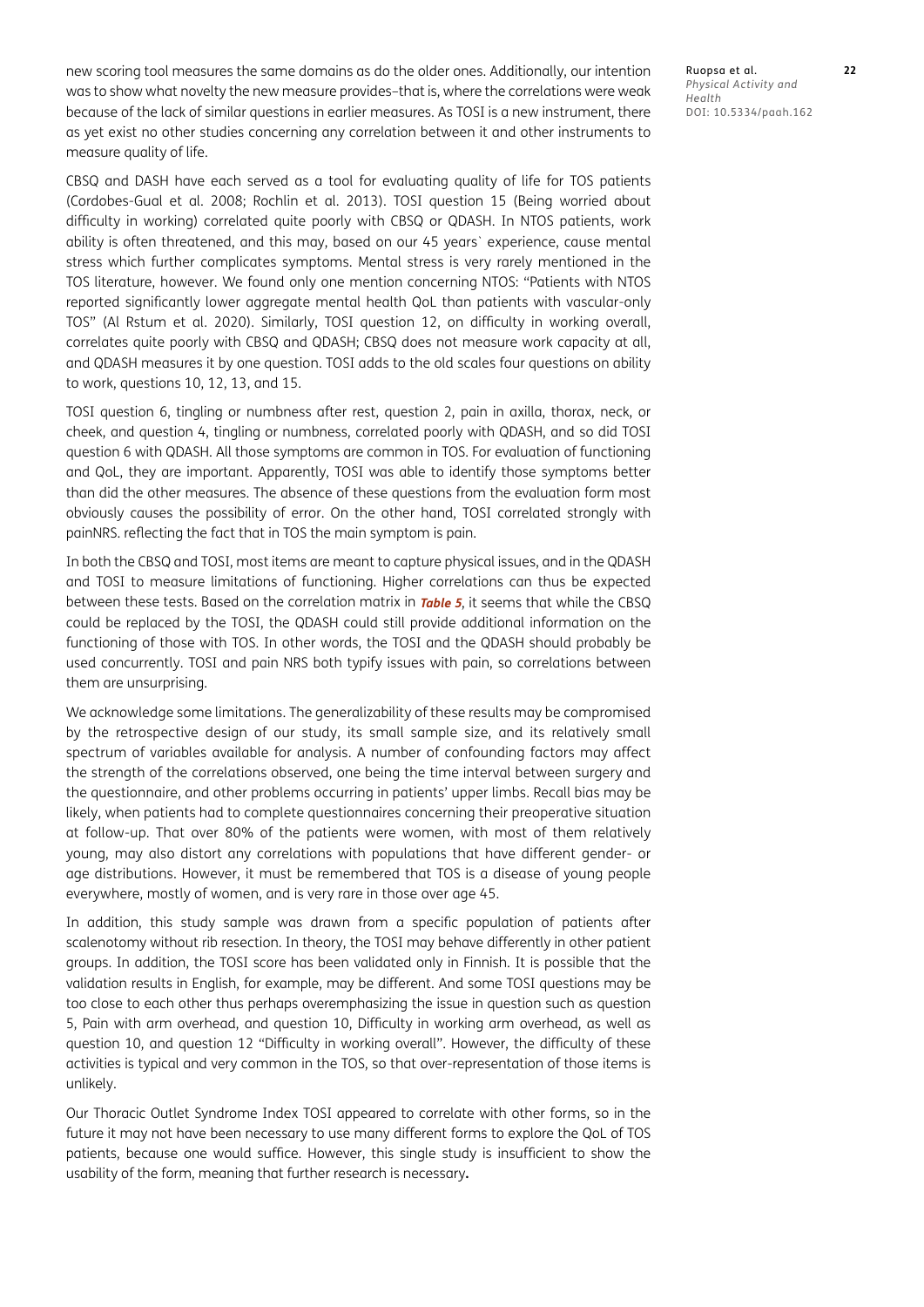#### <span id="page-7-1"></span>**CONCLUSIONS**

The Thoracic Outlet Syndrome Index TOSI demonstrated good convergent validity and may become a valuable addition to the assessment of functioning and quality of life of individuals with neurogenic thoracic outlet syndrome.

#### **INSTITUTIONAL REVIEW BOARD STATEMENT**

The study was conducted according to the guidelines of the Declaration of Helsinki, and approved by the Institutional Review Board (or Ethics Committee) of Helsinki University (protocol code 1755/2017, *07.02.2018*).

#### **ETHICS AND CONSENT**

Written informed consent was obtained from all subjects involved in the study.

#### **ACKNOWLEDGEMENTS**

We thank Carolyn Brimley Norris, PhD, for language revision.

#### **FUNDING INFORMATION**

The institution of the authors has received, during the study period, funding from Orton EVO grants (A2500/458) from the Ministry of Social Affairs and Health, Finland.

#### **COMPETING INTERESTS**

The authors have no competing interests to declare.

#### **AUTHOR CONTRIBUTIONS**

Conceptualization M.V., N.R., L.R., and H.V.; methodology, N.R., H.V., L.R., M.V. and M.S.; software, L.R. and M.S.; validation, N.R., H.V., L.R., M.V., and M.S.; formal analysis, N.R., L.R., M.V. and M.S; patient investigation, N.R. and H.V.; resources, L.R. and M.V.; data curation, N.R., H.V., L.R., M.V., and M.S.; writing—original draft preparation, N.R. and M.V.; writing—review and editing, N.R., H.V., L.R., M.V. and M.S.; visualization, L.R.; supervision, H.V., M.V., and L.R.; project administration, M.V.; funding acquisition, N.R., H.V., L.R., and M.V. All authors have read and agreed to the submitted version of the manuscript.

#### <span id="page-7-0"></span>**AUTHOR AFFILIATIONS**

**Niina Ruopsa***[orcid.org/0000-0003-2489-7943](https://orcid.org/0000-0003-2489-7943)* Research Institute Orton, Helsinki, Finland **Heidi Vastamäki** *[orcid.org/0000-0002-7866-7695](https://orcid.org/0000-0002-7866-7695)* Mehiläinen Neo Sports Hospital, Turku, Finland Research Institute Orton, Helsinki, Finland **Leena Ristolainen** *[orcid.org/0000-0002-3041-260X](https://orcid.org/0000-0002-3041-260X)* Orton Orthopaedic Hospital, Helsinki, Finland **Martti Vastamäki***[orcid.org/0000-0002-7893-2188](https://orcid.org/0000-0002-7893-2188)* Research Institute Orton, Helsinki, Finland **Mikhail Saltychev** *[orcid.org/0000-0003-1269-4743](https://orcid.org/0000-0003-1269-4743)* University of Turku, Turku, Finland

### **REFERENCES**

**Al Rstum, Z., Tanaka, A., Sandhu, H. K., Miller, C. C. 3rd, Saqib, N. U., Besho, J. M., Charlton-Ouw, K. M.,** & **Azizzadeh, A.** (2020). Differences in quality of life outcomes after paraclavicular decompression for thoracic outlet syndrome. *Journal of Vascular Surgery*, *72*, 1421–1426. DOI: *[https://doi.org/10.1016/j.](https://doi.org/10.1016/j.jvs.2019.12.037) [jvs.2019.12.037](https://doi.org/10.1016/j.jvs.2019.12.037)*

Ruopsa et al. **23** *Physical Activity and Health* DOI: 10.5334/paah.162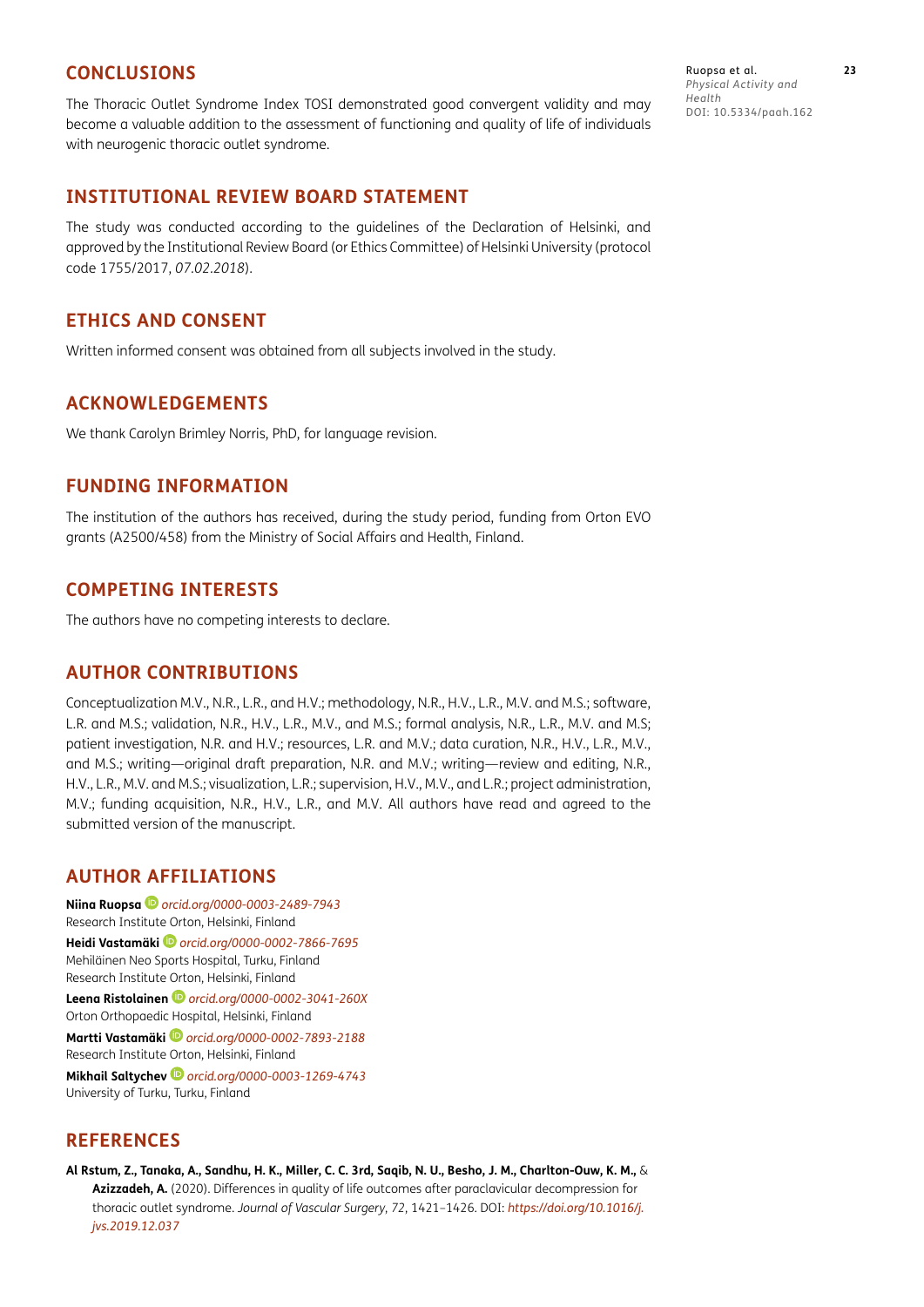- <span id="page-8-0"></span>**Balderman, J., Holzem, K., Field, B. J., Bottros, M. M., Abuirqeba, A. A., Vemuri, C.,** & **Thompson, R. W.** (2017). Associations between clinical diagnostic criteria and pretreatment patient-reported outcomes measures in a prospective observational cohort of patients with neurogenic thoracic outlet syndrome. *Journal of Vascular Surgery*, *66*, 533–544. DOI: *[https://doi.org/10.1016/j.](https://doi.org/10.1016/j.jvs.2017.03.419) [jvs.2017.03.419](https://doi.org/10.1016/j.jvs.2017.03.419)*
- **Beaton, D. E., Wright, J. G.,** & **Katz, J. N.** (2005). Upper Extremity Collaborative Group Development of the QuickDASH: comparison of the three item-reduction approaches. *Journal of Bone Joint and Surgery [Am]*, *87*, 1038–1046. DOI: *<https://doi.org/10.2106/JBJS.D.02060>*
- **Bosma, J., Van Engeland, M. I., Leijdekkers, V. J., Vahl, A. C.,** & **Wisselink, W.** (2010). The influence of choice of therapy on quality of life in patients with neurogenic thoracic outlet syndrome. *British Journal of Neurosurgery*, *24*, 532–536. DOI: *<https://doi.org/10.3109/02688697.2010.489656>*
- **Caputo, F. J., Wittenberg, A. M., Vemuri, C., Driskill, M. R., Earley, J. A., Rastogi, R., Emery, V. B.,** & **Thompson, R. W.** (2013). Supraclavicular decompression for neurogenic thoracic outlet syndrome in adolescent and adult populations. *J Vasc Surg*, *57*, 149–157. DOI: *[https://doi.org/10.1016/j.](https://doi.org/10.1016/j.jvs.2012.07.025) [jvs.2012.07.025](https://doi.org/10.1016/j.jvs.2012.07.025)*
- **Chang, D. C., Rotellini-Coltvet, L. A., Mukherjee, D., De Leon, R.,** & **Freischlag, J. A.** (2009). Surgical intervention for thoracic outlet syndrome improves patient's quality of life. *Journal of Vascular Surgery*, *49*, 630–635. DOI: *<https://doi.org/10.1016/j.jvs.2008.10.023>*
- **Cordobes-Gual, J., Lozano-Vilardell, P., Torreguitart-Mirada, N., Lara-Hernandez, R., Riera-Vazquez, R.,**  & **Julia-Montoya, J.** (2008). Prospective study of the functional recovery after surgery for thoracic outlet syndrome. *European Journal of Vascular and Endovascular Surgery*, *35*, 79–83. DOI: *[https://doi.](https://doi.org/10.1016/j.ejvs.2007.07.013) [org/10.1016/j.ejvs.2007.07.013](https://doi.org/10.1016/j.ejvs.2007.07.013)*
- **Glynn, R. W., Tawfick, W., Elsafty, Z., Hynes, N.,** & **Sultan, S.** (2012). Supraclavicular scalenectomy for thoracic outlet syndrome – functional outcomes assessed using the DASH scoring system. *Vascular and Endovascular Surgery*, *46*, 157–162. DOI: *<https://doi.org/10.1177/1538574411434164>*
- **Jensen, M. P.,** & **Karoly, P.** (1991). Control beliefs, coping efforts, and adjustment to chronic pain*. Journal of Consulting and Clinical Psychology*, *59*, 431–438. DOI: *[https://doi.org/10.1037/0022-](https://doi.org/10.1037/0022-006X.59.3.431) [006X.59.3.431](https://doi.org/10.1037/0022-006X.59.3.431)*
- **Jordan, S. E., Ahn, S. S.,** & **Gelabert, H. A.** (2007). Differentiation of thoracic outlet syndrome from treatment-resistant cervical brachial pain syndromes: development and utilization of a questionnaire, clinical examination and ultrasound evaluation. *Pain Physician*, *10*, 441–452. DOI: *<https://doi.org/10.36076/ppj.2007/10/441>*
- **Lawshe, C. H.** (1975). A quantitative approach to content validity. *Personnel Psychology*, *28*, 563–575. DOI: *<https://doi.org/10.1111/j.1744-6570.1975.tb01393.x>*
- **Maqbool, T., Novak, C. B., Jackson, T.,** & **Baltzer, H. L.** (2019). Thirty-Day Outcomes Following Surgical Decompression of Thoracic Outlet Syndrome. *Hand (New York, N.Y*.), *14*, 107–113. DOI: *[https://doi.](https://doi.org/10.1177/1558944718798834) [org/10.1177/1558944718798834](https://doi.org/10.1177/1558944718798834)*
- **Mattox, R., Battaglia, P. J., Welk, A. B., Maeda, Y., Haun, D. W.,** & **Kettner, N. W.** (2016). Reference Values for the Scalene Interval Width During Varying Degrees of Glenohumeral Abduction Using Ultrasonography. *The Journal of Manipulative and Physiological Therapeutics*, *39*, 662–667. DOI: *<https://doi.org/10.1016/j.jmpt.2016.08.002>*
- **Ohman, J. W., Abuirqeba, A. A., Jayarajan, S. N., Balderman, J.,** & **Thompson, R. W.** (2018). Influence of Body Weight on Surgical Treatment for Neurogenic Thoracic Outlet Syndrome. *Annals of Vascular Surgery*, *49*, 80–90. DOI: *<https://doi.org/10.1016/j.avsg.2017.10.031>*
- **Ransom, E. F., Minton, H. L., Young, B. L., He, J. K., Ponce, B. A., McGwin, G., Meyer, R. D.,** & **Brabston, E. W., 3rd.** (2022). Intermediate and Long-term Outcomes Following Surgical Decompression of Neurogenic Thoracic Outlet Syndrome in an Adolescent Patient Population. *Hand (New York, N.Y*.), *17*, 43–49. DOI: *<https://doi.org/10.1177/1558944719901319>*
- **Rochlin, D. H., Gilson, M. M., Likes, K. C., Graf, E., Ford, N., Christo, P. J.,** & **Freischlag, J. A.** (2013). Quality-of-life scores in neurogenic thoracic outlet syndrome patients undergoing first rib resection and scalenectomy. *Journal of Vascular Surgery, 57*, 436–443. DOI: *[https://doi.org/10.1016/j.](https://doi.org/10.1016/j.jvs.2012.08.112) [jvs.2012.08.112](https://doi.org/10.1016/j.jvs.2012.08.112)*
- **Ruopsa, N., Ristolainen, L., Vastamäki, M.,** & **Vastamäki, H.** (2021). Neurogenic Thoracic Outlet Syndrome with Supraclavicular Release: Long-Term Outcome without Rib Resection. *Diagnostics (Basel)*, 5, *11*, 450. DOI: *<https://doi.org/10.3390/diagnostics11030450>*
- **Sanders, R. J.** (1996). Results of the surgical treatment for thoracic outlet syndrome. *Seminars* in *Thoracic* and *Cardiovascular Surgery*, *362*(8), 221–228.
- **Vastamäki, M., Ruopsa, N., Vastamäki, H., Laimi, K., Ristolainen, L.,** & **Saltychev, M.** (2020). Validity and internal consistency of the Thoracic Outlet Syndrome Index (TOSI). *Journal of Shoulder and Elbow Surgery*, *29*, 150–156. DOI: *<https://doi.org/10.1016/j.jse.2019.05.034>*
- **Weiss, A.,** & **Chang, D. C.** (2013). Functional Outcome and Quality-of-Life Assessment Instruments in TOS. In K. Illig, et al. (Eds.), *Thoracic Outlet Syndrome* (pp. 655–662). London: Springer. DOI: *[https://doi.](https://doi.org/10.1007/978-1-4471-4366-6_93) [org/10.1007/978-1-4471-4366-6\\_93](https://doi.org/10.1007/978-1-4471-4366-6_93)*